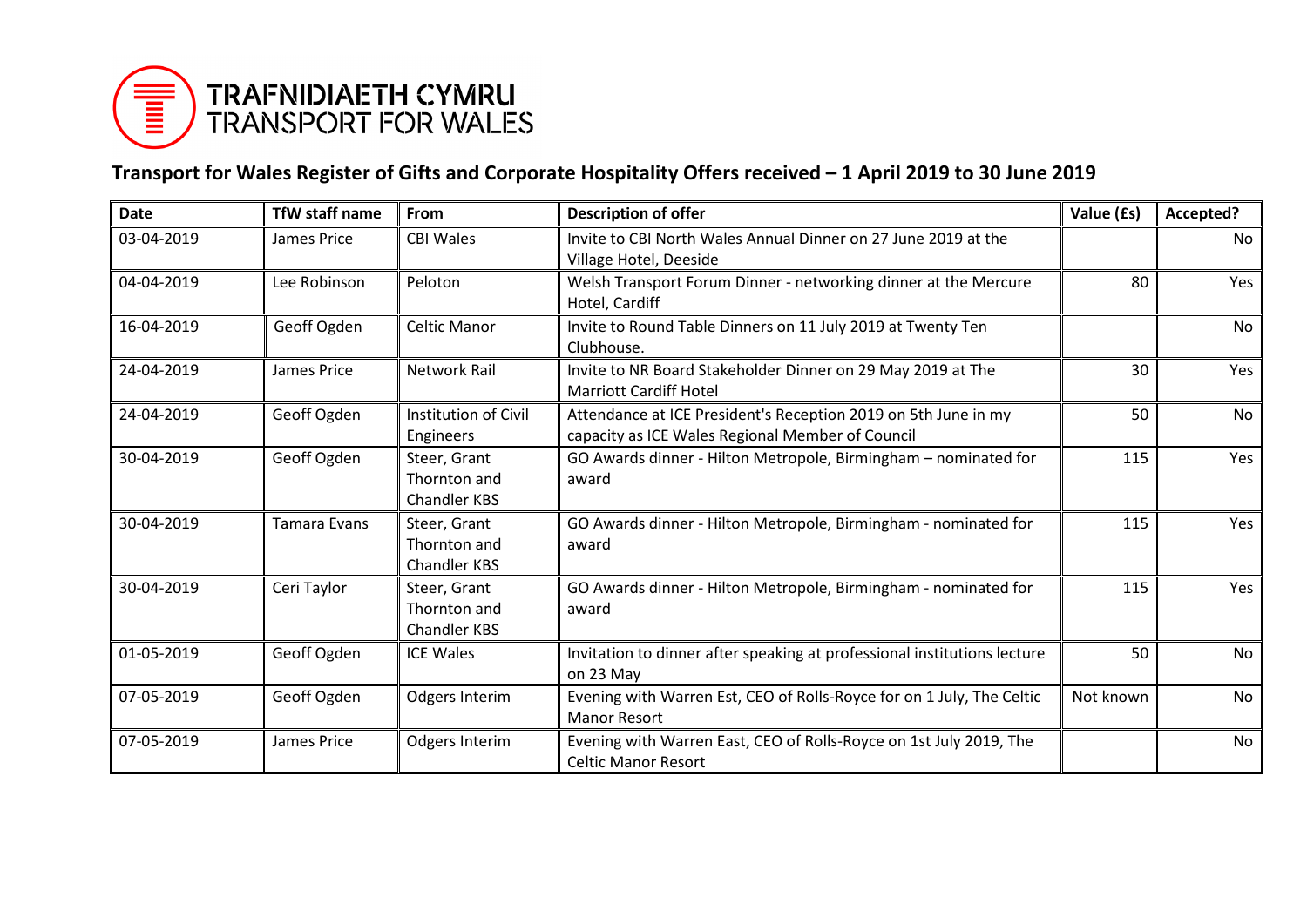

## **TRAFNIDIAETH CYMRU<br>TRANSPORT FOR WALES**

| 10-05-2019 | Geoff Ogden          | <b>APPGs</b>                                                                       | Invitation to APPG on Infrastructure and APPG for Women in<br>Transport Summer Reception - Tuesday 4 June                                            |     | <b>No</b> |
|------------|----------------------|------------------------------------------------------------------------------------|------------------------------------------------------------------------------------------------------------------------------------------------------|-----|-----------|
| 14-05-2019 | James Price          | Systra50                                                                           | Invite to Networking Event on 27 June 2019 at the London Transport<br>Museum.                                                                        |     | <b>No</b> |
| 15-05-19   | Mark Seaman          | <b>Welsh Government</b>                                                            | Hotel accommodation at Premier Inn Hub in Central London to<br>facilitate meetings with Welsh Government solicitors (15 May) and<br>Counsel (16 May) | 175 | Yes       |
| 15-05-19   | Mark Seaman          | Hugh James -<br>Solicitor acting for<br>WG on A465<br>matters                      | Evening Meal with Welsh Government and Hugh James A465 team<br>associated with A465 Section 2                                                        | 35  | Yes       |
| 15-05-19   | Lisa Yates           | <b>Welsh Government</b>                                                            | Opening of ICC at Celtic Manor follows by lunch and golf on 2 August<br>2019                                                                         | 20  | Yes       |
| 16-06-19   | Mark Seaman          | Hugh James -<br>Solicitor acting for<br><b>Welsh Government</b><br>on A465 matters | Breakfast with Welsh Government and Hugh James - team associated<br>with A465 Section 2                                                              | 15  | Yes       |
| 16-05-2019 | <b>Heather Clash</b> | <b>SA Global</b>                                                                   | Invite to Henley Royal Regatta on 5 July 2019                                                                                                        |     | No        |
| 16-05-2019 | <b>Ynyr Roberts</b>  | <b>SA Global</b>                                                                   | Invite to Henley Royal Regatta on 5 July 2019                                                                                                        |     | <b>No</b> |
| 16-05-2019 | <b>James Price</b>   | <b>Qualifications Wales</b>                                                        | Invite to Breakfast Briefing on 19 June 2019 at St David's Hotel & Spa,<br>Cardiff                                                                   |     | <b>No</b> |
| 16-05-2019 | Geoff Ogden          | <b>Qualifications Wales</b>                                                        | Invite to Breakfast Briefing on 19 June 2019 at St David's Hotel & Spa,<br>Cardiff                                                                   |     | No        |
| 16-05-2019 | James Price          | Amey                                                                               | Lunch with Amey and Welsh Government on 21 May 2019 at<br>Giovanni's, Cardiff                                                                        |     | <b>No</b> |
| 16-05-2019 | Scott<br>Waddington  | Amey                                                                               | Lunch with Amey and Welsh Government on 21 May 2019 at<br>Giovanni's, Cardiff                                                                        |     | Yes       |
| 17-05-2019 | James Price          | <b>Burges Salmon LLP</b>                                                           | Invite to Institute for Government's 10th Anniversary Conference on<br>12 June & Summer Party on the 13 June 2019 in London.                         |     | <b>No</b> |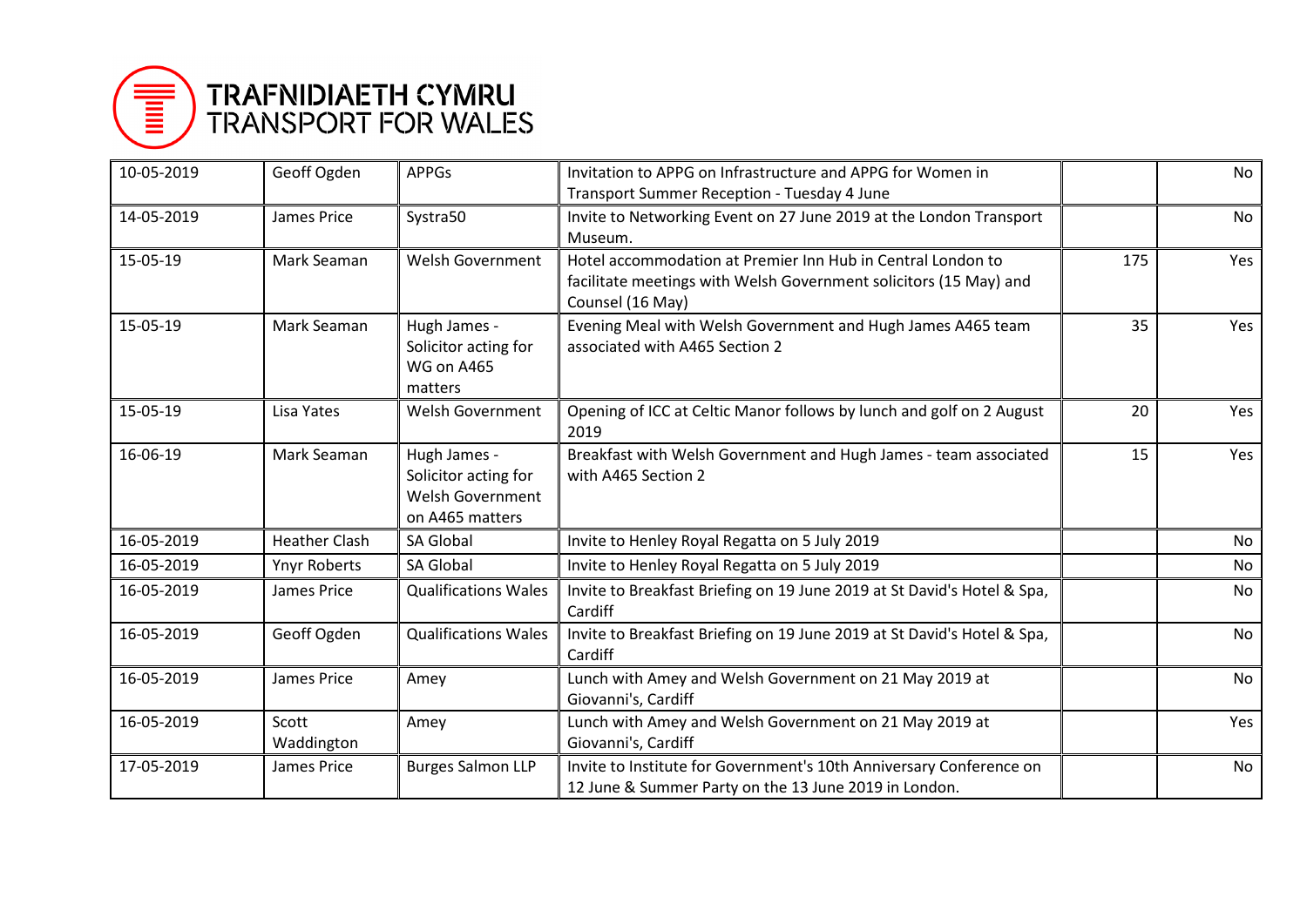

## **TRAFNIDIAETH CYMRU<br>TRANSPORT FOR WALES**

| 20-05-2019 | James Price                                       | The Chemistry Club              | Invite to Summer Networking Reception on 27 June 2019, The<br>Orangery, London                                        |                | No        |
|------------|---------------------------------------------------|---------------------------------|-----------------------------------------------------------------------------------------------------------------------|----------------|-----------|
| 20-05-2019 | James Price                                       | Jacobs                          | Invite to Official Opening of Jacobs Cardiff Office Expansion on 10<br>June.                                          |                | <b>No</b> |
| 22-05-2019 | James Price                                       | The Bruton Group                | Invite to Summer Reception on 3 July 2019, The Orangery, London.                                                      |                | No        |
| 23-05-19   | James Bennett,<br>Geoff Ogden<br>and Natalie Rees | Institute of Civil<br>Engineers | Bottle of wine each (kept for internal staff engagement competition)                                                  | $\overline{7}$ | Yes       |
| 23-05-19   | Paul Chase                                        | ICE                             | Presentation of bottle of wine after delivering a presentation at an<br>ICE evening event in Cardiff                  | 10             | Yes       |
| 23-05-19   | <b>Natalie Rees</b>                               | <b>ICE Cymru</b>                | Bottle of Wine - given to Communications Team for future Prize at<br>event                                            | 6              | Yes       |
| 24-05-2019 | James Price                                       | <b>BBC</b>                      | Invite to BBC Cardiff Singer of the World 2019 on 17 June 2019 at St<br>David's Hall, Cardiff                         |                | No        |
| 24-05-2019 | <b>Heather Clash</b>                              | <b>Robert Half</b>              | Invite to Charity Comedy Evening in aid of Mind on 11 July 2019 at<br>The Chapel 1877 Bar & Restaurant                |                | No        |
| 24-05-2019 | Scott<br>Waddington                               | <b>Network Rail</b>             | Invite to Network Rail Board Stakeholder Dinner on 29 May 2019 at<br>The Marriott Cardiff Hotel                       | unknown        | Yes       |
| 29-05-2019 | James Price                                       | Rail Delivery Group             | Invite to Summer Reception on 26th June 2019 at the IET London.                                                       |                | No        |
| 04-06-2019 | Geoff Ogden                                       | Jacobs                          | Cardiff Office Opening - 10 June 2019                                                                                 | 50             |           |
| 05-06-2019 | Michael Harvey<br>(Contractor)                    | <b>BDP</b>                      | Constructing Excellence in Wales Awards Dinner Invitation                                                             |                | No        |
| 18-06-2019 | <b>Heather Clash</b>                              | <b>Odgers Interim</b>           | Invite to An Evening with Warren East, Chief Executive of Rolls Royce<br>on 1st July 2019 at The Celtic Manor Resort. |                | No        |
| 27-06-2019 | Gareth Hansom                                     | Keolis                          | <b>CBI Dinner</b>                                                                                                     | 95             | Yes       |
| 27-06-2019 | Lee Robinson                                      | Keolis                          | N Wales CBI Dinner                                                                                                    | 95             | Yes       |
| 28-06-2019 | Karl Gilmore                                      | Amey Keolis<br>(InfraCo)        | Invitation to attend as a guest, at the Great Western Rail Forum,<br>Swindon (11/07/19).                              | 80             | Yes       |